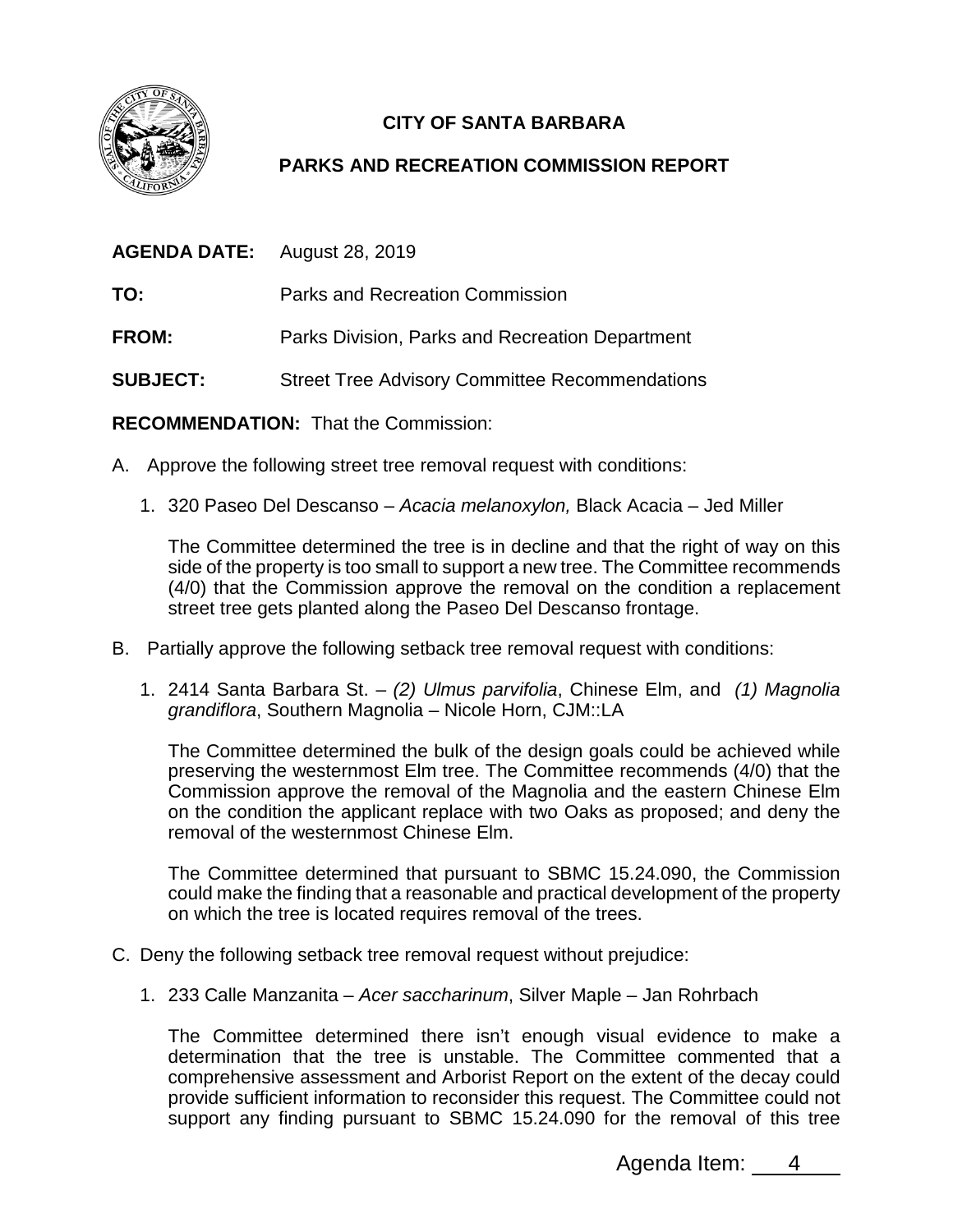without additional information. The Committee recommends (3/1) that the Commission deny the removal without prejudice.

- D. Deny the following setback tree removal request:
	- 1. 1532 W. Valerio St. *Pinus halepensis,* Aleppo Pine Kevin and Jean Cook

The Committee determined the street could be repaired, the tree could be trimmed back from the deck and away from the lines, the sewer line issue had already been dealt with, the pitch drop is likely the result of an insect that could be mitigated through treatment, and the existing plants under the tree are healthy. The Committee could not support any finding pursuant to SBMC 15.24.090 for the removal of this tree. The Committee recommends (4/0) that the Commission deny the tree removal.

- E. Approve the following changes to the Street Tree Master Plan:
	- 1. 1200 block of Del Oro Ave. consider Southern Magnolia as an alternate designation – David Dolotta

The Committee determined the existing designated tree, *Melaleuca quinquinervia,* Cajeput Tree, is too large for the five foot wide parkways, and that the block consists of other species more suited to the parkway size.

The Committee recommends (4/0) that the Commission change the designation to co-designate *Magnolia grandiflora 'Little Gem'*, Little Gem Magnolia, and *Magnolia grandiflora 'St. Mary'*, St. Mary Magnolia, for the 1200 block of Del Oro Ave. There are existing Magnolias already in this block.

2. 0 block of Anacapa St. – alternate street tree – Bob Cunningham

The Committee determined there are already Magnolias in this block and the currently designated King Palms do not provide much tree canopy. The Committee recommends (4/0) that the Commission add *Magnolia grandiflora 'Little Gem'*, Little Gem Magnolia, and *Magnolia grandiflora 'St. Mary Magnolia'*, St. Mary Magnolia, as new co-designations for the 0 block of Anacapa St.

- **ATTACHMENTS:** 1. 320 Paseo Del Descanso
	- 2. 2414 Santa Barbara St.
	- 3. 233 Calle Manzanita
	- 4. 1532 W. Valerio St.
	- 5. 1200 block of Del Oro Ave.
	- 6. 0 block of Anacapa St.